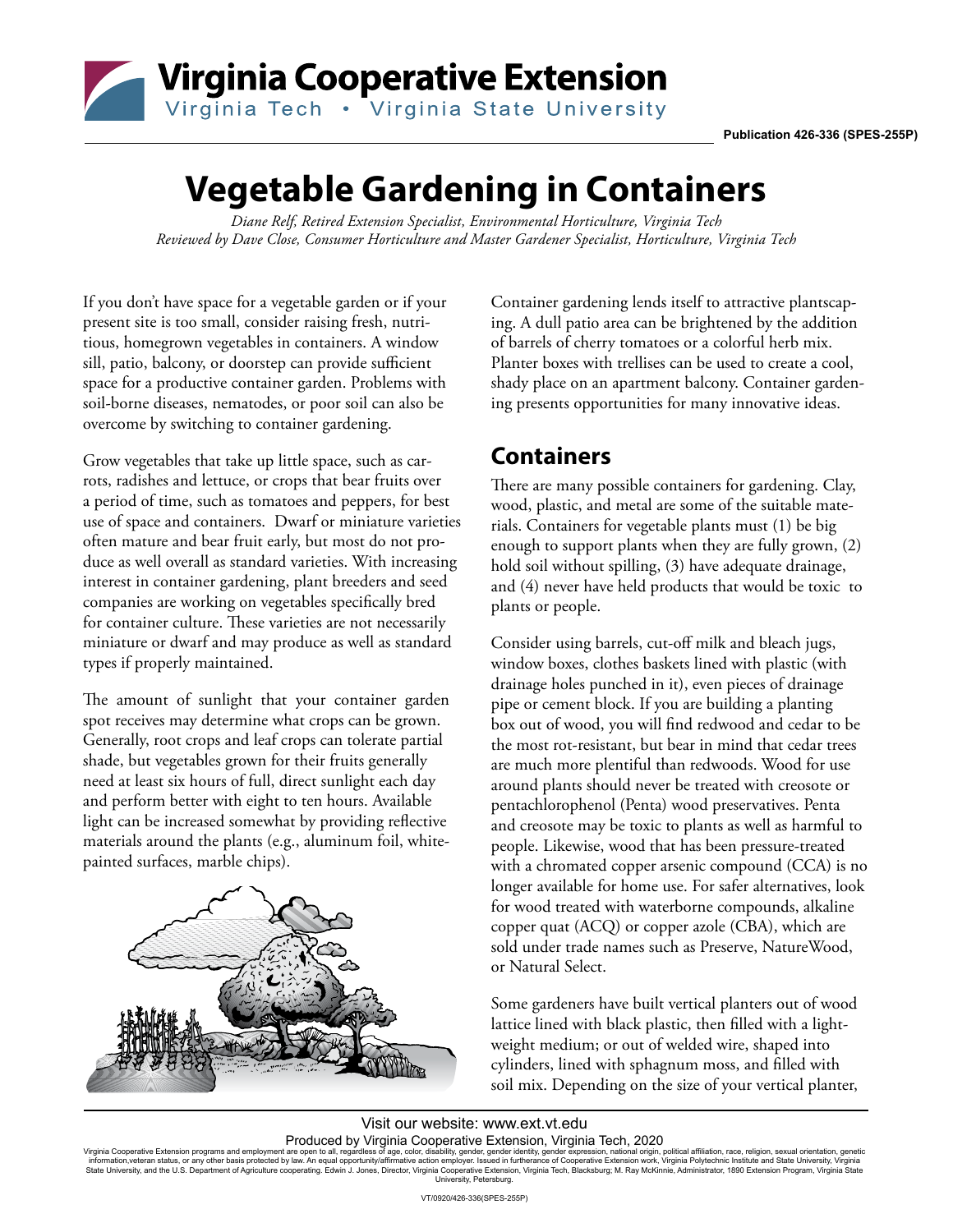2 inch diameter perforated, plastic pipes may be needed inside to aid watering.

Whatever type of container you use, be sure that there are holes in the bottom for drainage so plant roots do not stand in water. Most plants need containers at least 6 to 8 inches deep for adequate root growth. As long as the container meets the basic requirements described above it can be used. The imaginative use of discarded items or construction of attractive patio planters is a very enjoyable aspect of container gardening. For ease of care, dollies or platforms with wheels or casters can be used to move the containers from place to place.

This is especially useful for apartment or balcony gardening so that plants can be moved to get maximum use of available space and sunlight and to avoid destruction from particularly nasty weather.

#### **Media**

A fairly lightweight potting mix is needed for container vegetable gardening. Soil straight from the garden usually cannot be used in a container because it may contain too much clay. Clay soil consists of extremely small (microscopic) particles. In a container, the bad qualities of clay are exaggerated. It holds too much moisture when wet, resulting in too little air for the roots, and it pulls away from the sides of the pot when dry. Container medium must be porous to support plants, because roots require both air and water. Packaged potting soil available at local garden centers is relatively lightweight and, if of high quality, may make a good container medium. Soilless mixes, such as peatlite mix, are generally too light for container vegetable gardening, not offering enough support to plant roots. If the container is also lightweight, a strong wind can blow plants over, resulting in major damage. Also, soilless mixes are sterile and contain few nutrients, so when fertilizers are added, trace elements must be included. If you wish to use a sterile mix you may add garden soil for weight and better water holding capacity but remember it will introduce insects, weeds, and diseases. For a large container garden, the expense of prepackaged or soilless mixes may be quite high. Try mixing your own with one part peat moss; one part garden loam; one part clean, coarse (builder's) sand or perlite; and a slow-release fertilizer (14-14-14) according to container size. Lime may also be needed to bring the pH to around 6.5. In any case, a soil test is helpful in determining nutrient and pH needs, just as in a large garden.

#### **Planting**

Plant container crops at the same time you would if you were planting a regular garden. Fill a clean container to within 1 to 2 inches of the top (depending on the size of the container) with the slightly damp soil mixture. Peat moss in the mix will absorb water and mix much more readily if wetted before putting the mix in the container. Sow the seeds or set transplants according to instructions on the package. Put a label with the name, variety, and date of planting on or in each container. After planting, gently soak the soil with water, being careful not to wash out or displace seeds. Thin seedlings to obtain proper spacing when the plants have two or three leaves. If cages, stakes, or other supports are needed, provide them when the plants are very small to avoid root damage later.

#### **Watering**

Pay particular attention to watering container plants. Because the volume of soil is relatively small, containers can dry out very quickly, especially on a concrete patio in full sun. Watering daily or even twice daily may be necessary. Apply water until it runs out the drainage holes. On an upstairs balcony, this may mean neighbor problems, so make provisions for drainage of water. Large trays filled with coarse marble chips work nicely. However, the pot should never be in direct contact with the drainage water as it will be absorbed and keep the soil too wet. The soil should never be soggy or have water standing on top of it. When the weather is cool, container plants may be subject to root rots if maintained too wet. Clay pots and other porous containers allow additional evaporation from the sides of the pots, and watering must be done more often. Small pots also tend to dry out more quickly than larger ones. If the soil appears to be getting excessively dry (plants wilting every day is one sign), group the containers together so the foliage creates a canopy to help shade the soil and keep it cooler. On a hot patio, you might consider putting containers on pallets or other structures that will allow air movement beneath the pots and prevent direct contact with the cement. Check containers at least once a day and twice on hot, dry, or windy days. Feel the soil to determine whether or not it is damp. Mulching and windbreaks can help reduce water requirements for containers. If you are away a lot, consider an automatic drip emitter irrigation system.

### **Virginia Cooperative Extension**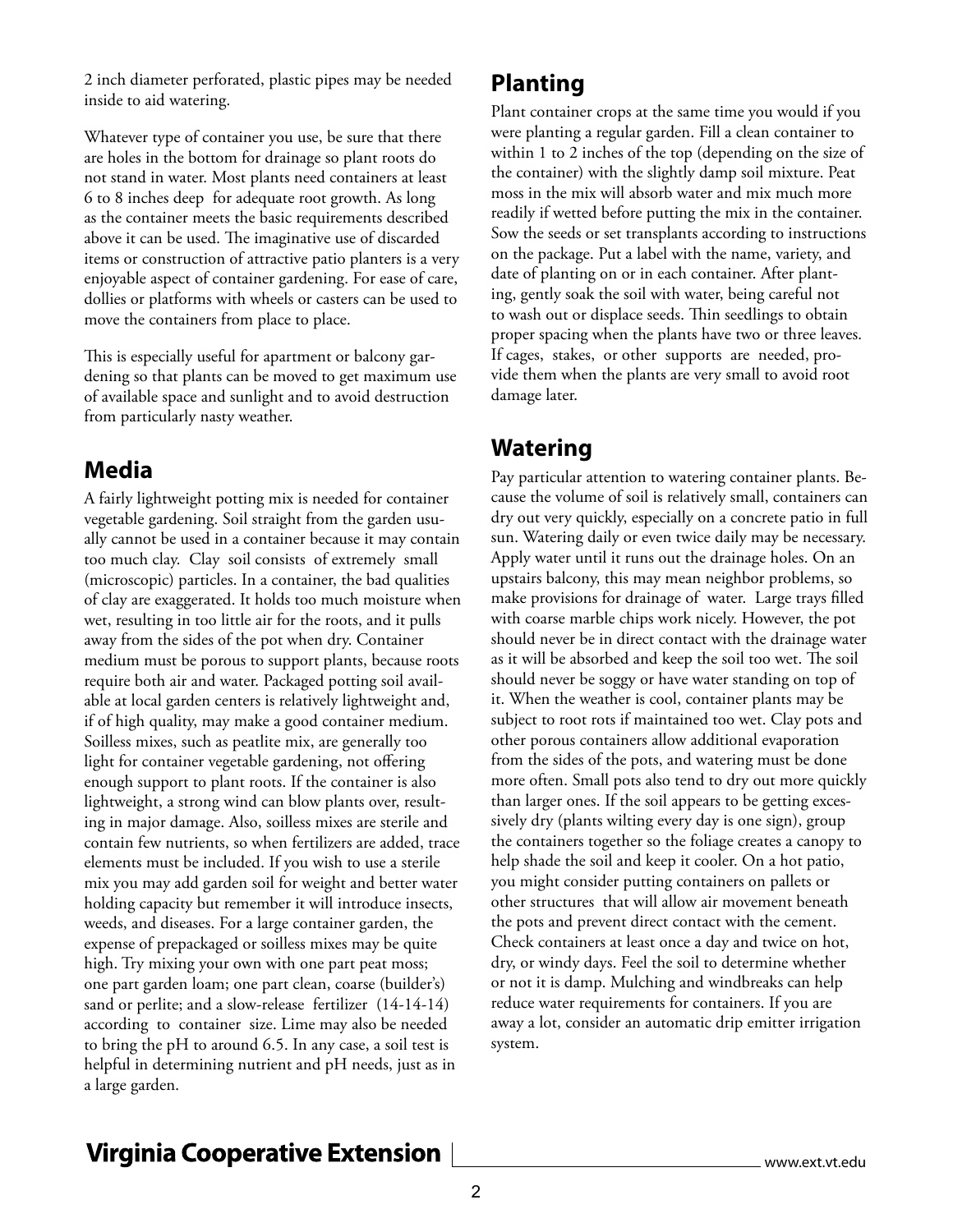### **Fertilizing**

If you use a soil mix with fertilizer added, then your plants will have enough nutrients for eight to ten weeks. If plants are grown longer than this, add a water-soluble fertilizer at the recommended rate. Repeat every two to three weeks. An occasional dose of fish emulsion or compost will add trace elements to the soil. Do not add more than the recommended rate of any fertilizer, since this may cause fertilizer burn and kill the plants. Container plants do not have the buffer of large volumes of soil and humus to protect them from over-fertilizing or overliming. Just because a little is good for the plants does not guarantee that a lot will be better.

### **General care**

Vegetables grown in containers can be attacked by the various types of insects and diseases that are common to any vegetable garden. Plants should be periodically inspected for the presence of foliage-feeding and fruit-feeding insects as well as the occurrence of diseases. Protect plants from very high heat caused by light reflection from pavement. Move them to a cool spot or shade them during the hottest part of the day. Plants should be moved to a sheltered location during severe rain, hail, or wind storms and for protection from early fall frosts.

### **Indoor container gardening with vegetables**

If you want fresh, homegrown vegetables over the winter, or if you don't have an outdoor space in which you can place containers, it is worth trying some indoor container gardening. Of course, you cannot have a full garden in the house, but a bright, sunny window can be the site for growing fresh food all year. Some small-fruited tomatoes and peppers, several types of lettuce, radishes, and many herbs are among the plants you can include in the indoor garden.

Follow directions given above for preparing pots and for watering, fertilizing, etc. However, note that plants will dry out less quickly indoors and will also grow more slowly, needing less fertilizer. To make watering easy it is wise to set the pots in large trays with an inch or two of decorative stones in them. Not only will this prevent your having to move the plants in order to water them, which may discourage you from watering when you should, but it will also provide humidity, which is a major requirement, especially during winter when the house is warm and dry.

As mentioned before, a sunny, south-facing window is a must for indoor vegetable growing. Fruiting vegetables, such as tomatoes and peppers, will also need supplemental light, such as a combination warm-white/cool-white fluorescent fixture, during winter months. Insufficient light will result in tall, spindly plants and failure to flower and set fruit.

Herbs are a first choice for many indoor gardeners. Many are less demanding than vegetable plants, and cooks find it pleasant to be able to snip off a few sprigs of fresh parsley or chop up some chives from the windowsill herb garden. Chives grow like small onions with leaves about 6 inches tall. These plants prefer cool conditions with good light, but will grow quite well on a windowsill in the kitchen. One or two pots of chives will provide leaves for seasoning salads and soups. Plant seeds in a 6-inch pot. The plants should be about 1 inch apart over the entire surface area. It will require about 12 weeks from the time seeds are planted until the first leaves can be cut. For variety, try garlic or Chinese chives, which grow in a similar fashion, but have a mild garlic flavor.

Parsley seeds can be planted directly into 6-inch pots, or young, healthy plants can be transplanted from the garden. One vigorous plant per pot is enough. Standard parsley develops attractive, green, curly leaves about 6 or 8 inches tall. Italian, or flat-leaved, parsley has a slightly stronger flavor and is a favorite for pasta dishes. Leaves can be clipped about 10 to 12 weeks after planting the seeds.

Cilantro, or the leaves of the young coriander plant, can be grown in the windowsill garden. Cilantro is used in Oriental and Mexican dishes and must be used fresh. Grow cilantro as you would parsley. Thyme and other herbs will also grow well indoors if given the right conditions.

The small-fruited varieties of tomato, such as Tiny Tim, Small Fry, and Roma (a paste tomato), may be raised quite satisfactorily in the home. They will challenge your gardening ability and supply fruits that can be eaten whole, cooked, or served with salad. The Tiny Tim tomato grows to a height of about 12 to 15 inches. Small Fry, which is about 3 feet tall, and Roma will need more space and should be located on an enclosed porch or in a sun room. It may also be worth experimenting with varieties developed for hanging baskets.

Some of the small-fruited peppers may be grown as indoor plants. Like tomatoes, they require warm, bright

### **Virginia Cooperative Extension**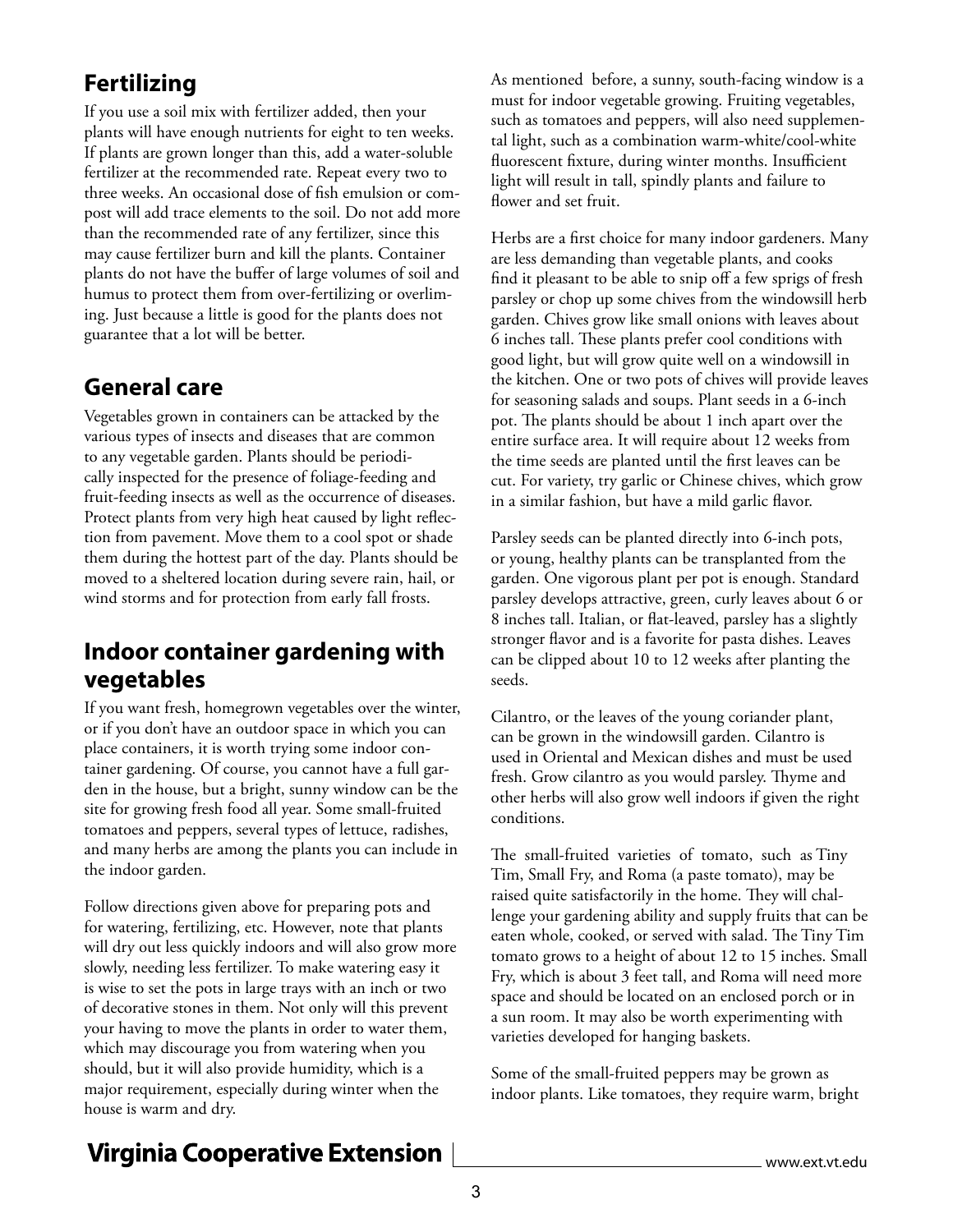conditions to grow well indoors. Fruits will be ready to harvest from peppers and tomatoes about ten weeks after planting. Whiteflies and aphids may present a problem on indoor tomato and pepper plants. Keep a close watch for these pests so they do not get a good start in your planting. Yellow sticky traps, either purchased or homemade, are effective in trapping whiteflies. Insecticidal soap or other pesticides approved for vegetable plants can be used to control aphids. Fortunately, you will be less likely to experience problems with outdoor pests, such as tomato hornworm, corn earworm (in peppers), and late blight, than you would if plants were outside.

For a quick-growing crop, try radishes. These must be grown very rapidly if they are to be crisp and succulent. Scatter radish seeds on moist soil in a 6-inch pot. Cover with 1/4- inch of soil, and place a piece of glass or plastic wrap over the pot to conserve moisture until the seeds germinate. Carrots are slower, but can be grown in the same way; use the small-rooted varieties, such as Little Finger, for best results indoors.

Experiment with various types of lettuce. Leaf lettuce and the miniature Tom Thumb butterhead are some to try. Space them according to package directions. Keep lettuce moist and in a very sunny spot.

If light is limited, an old standby for fresh taste and high food value is sprouted seeds. Almost any seeds can be sprouted: corn, barley, alfalfa, lentil, soybean, rye, pea, radish, mung bean, sunflower, etc. Use only special seeds for sprouting available from health food or grocery stores to avoid the possibility of getting seeds treated with poison, such as antifungal agents. Use any widemouthed container, such as a Mason or mayonnaise jar. Soak seeds overnight, drain, and place in the container. Cover with a double cheesecloth layer held with rubber bands or a sprouting lid. Set the container in a consistently warm spot, and rinse and drain seeds two or three times daily. In three to five days, sprouts will be 1 to 3 inches long and ready for harvesting.